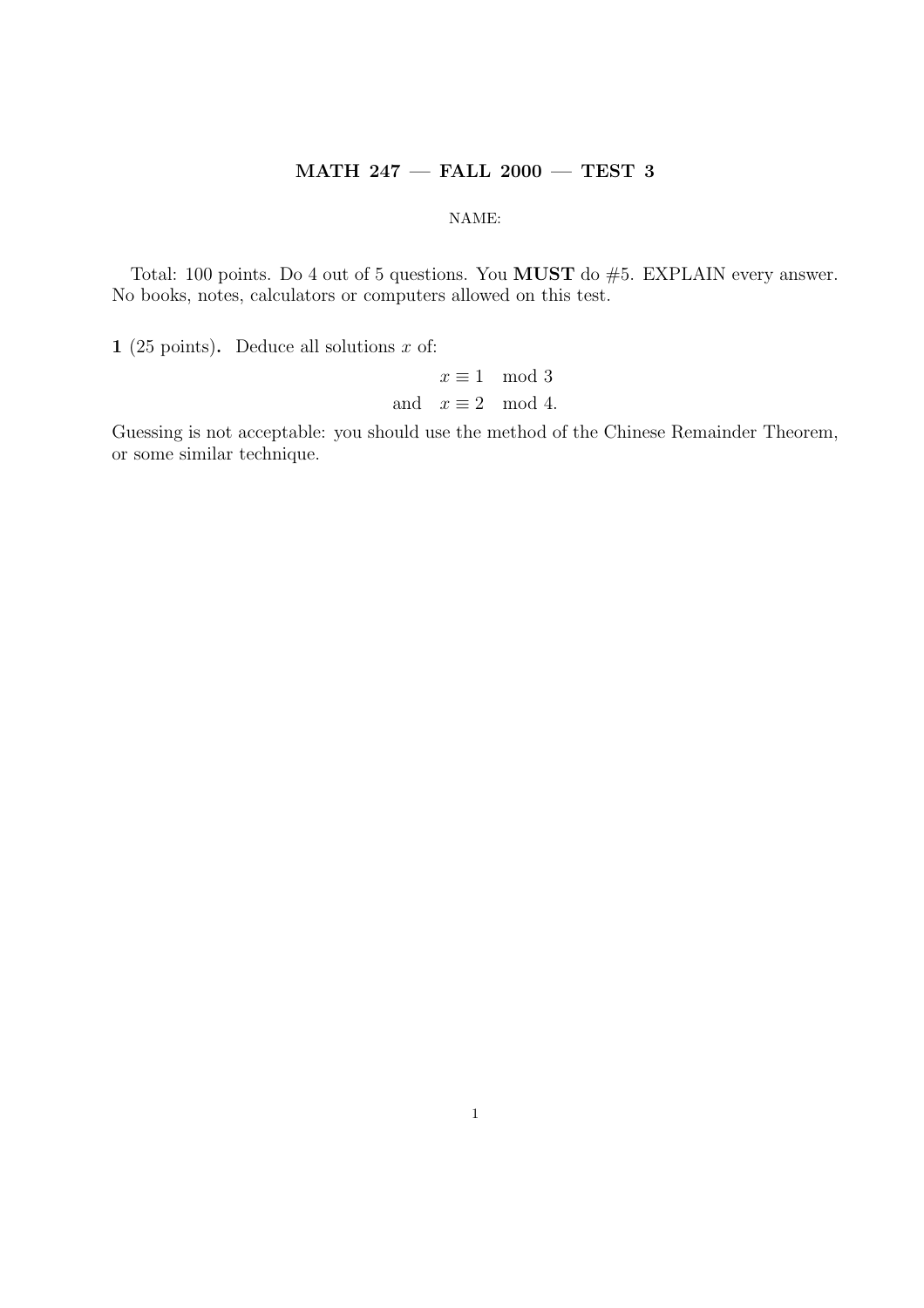2 (25 points). [Do not simplify your answers below, or evaluate any binomial coefficients.] There are two boxes, each containing a huge number of colored balls:

> in Box 1, 70% of the balls are orange and 30% are blue; in Box 2, 30% of the balls are orange and 70% are blue.

(a) You reach into Box 1 and randomly take out 12 balls. Explain why the probability of getting 8 orange balls and 4 blue balls is:  $p_1 = \begin{pmatrix} 12 \\ 8 \end{pmatrix}$  $\binom{12}{8}$   $(0.7)^8(0.3)^4$ .

(b) You reach into Box 2 and randomly take out 12 balls. Explain why the probability of getting 8 orange balls and 4 blue balls is:  $p_2 = \begin{pmatrix} 12 \\ 8 \end{pmatrix}$  $\binom{12}{8}$   $(0.3)^8 (0.7)^4$ .

(c) Finally, you reach into a box (not knowing which box it is) and randomly take out 12 balls. You get 8 orange balls and 4 blue balls. Find the probability that you reached into Box 1.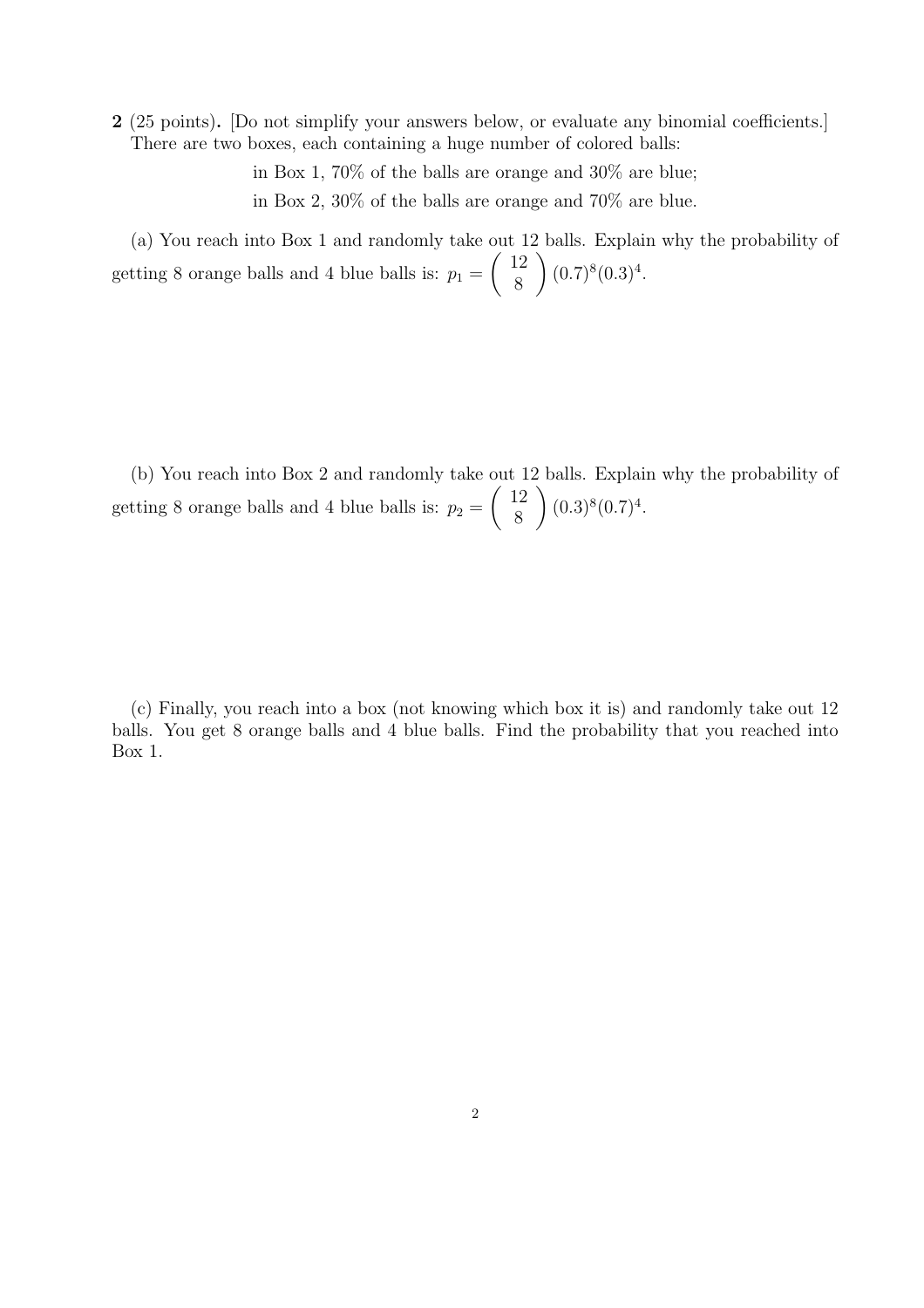**3** (25 points). Fix  $n, k \in \mathbb{N}$ . Suppose that n pairs of socks are put into the laundry, with each sock having one mate. The laundry machine randomly eats socks; a random set of k socks returns. Determine the expected number of complete pairs of returned socks. Hints:

1. Here S is the set of all k-element subsets of the total set of  $2n$  socks. It is assumed that each outcome is equally likely.

2. For each  $i = 1, \ldots, n$ , let  $X_i$  be a random variable on S that equals 1 if both socks in the *i*-th pair are returned, and 0 otherwise. The question is asking you to find  $E(X_1 + + X_n)$ . 3. Use the linearity of expectation.

4. Show  $E(X_i) = P(X_i = 1)$  the probability that the *i*-th pair is returned.

5. Evaluate  $P(X_i = 1)$ .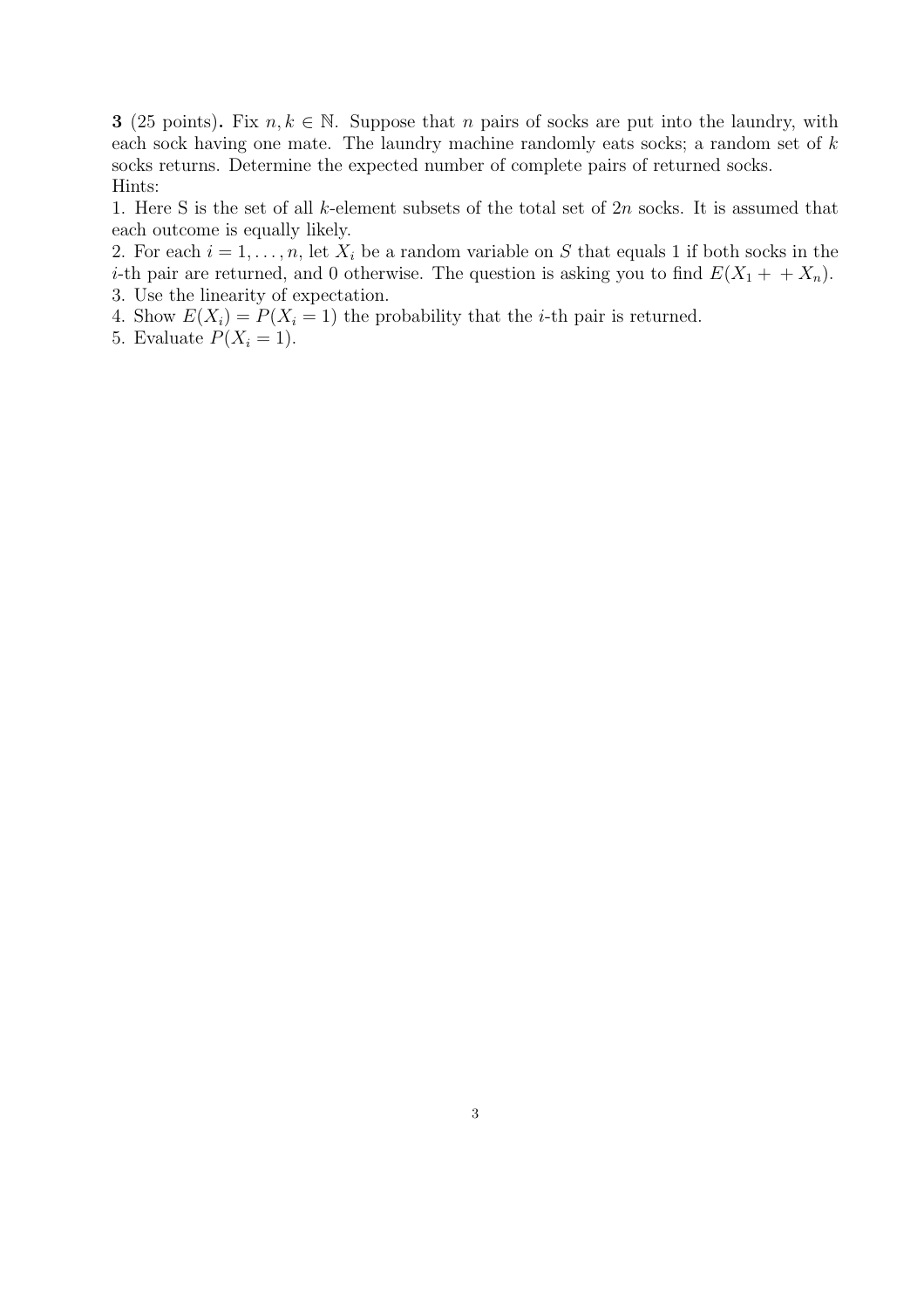4 (25 points).

(a) Prove: "Suppose  $a_n \to L$  and  $b_n \to M$ , and that  $a_n \leq b_n$  for all n. Then  $L \leq M$ ."

(b) Disprove, by finding a counterexample: "Suppose  $a_n \to L$  and  $b_n \to M$ , and that  $a_n < b_n$  for all n. Then  $L < M$ ."